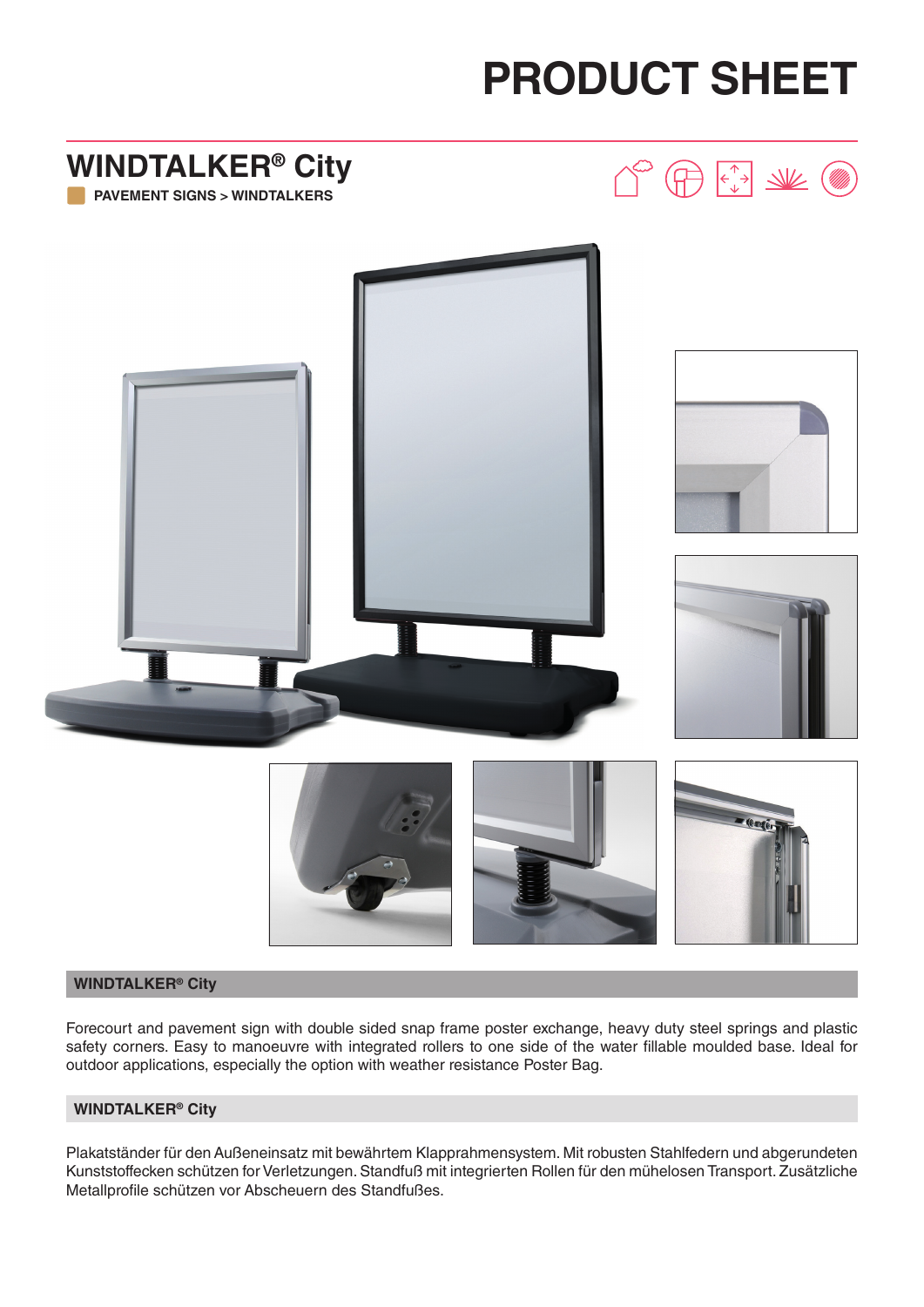# **PRODUCT SHEET**

#### **WINDTALKER® City**

**PAVEMENT SIGNS > WINDTALKERS**





(TSWGT) TOPCARD TOPSCHILD

(WTGHOD) LEAFLET HOLDER PROSPEKTHALTER